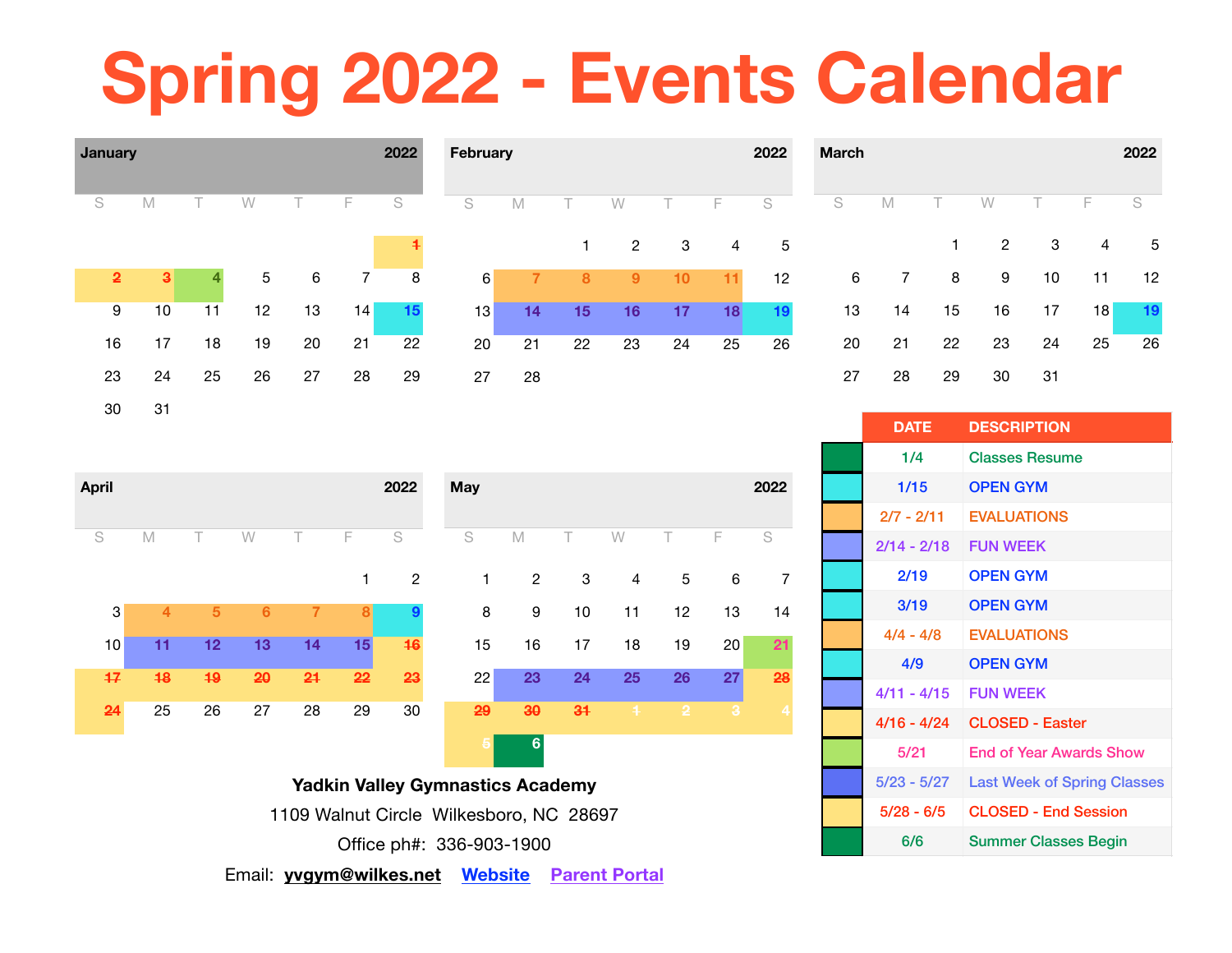### **January**

2022

| December |    |                |    | <b>February</b> |             |     |  |     |     |    |             |       |    |    |
|----------|----|----------------|----|-----------------|-------------|-----|--|-----|-----|----|-------------|-------|----|----|
| S.       | M  |                | W  | T F S           |             |     |  | S.  | M   |    | W           | T F S |    |    |
|          |    |                | 1. |                 | $2 \quad 3$ | 4   |  |     |     | 1. |             | 2 3   | 4  | -5 |
| 5        | 6  | $\overline{7}$ | 8  | 9               | 10          | -11 |  | 6   |     | я  |             | 10    | 11 | 12 |
| 12.      | 13 | 14             | 15 | 16              | 17          | 18  |  | 131 | 14  | 15 | 16          | 17    | 18 | 19 |
| 19       | 20 | 21             |    | 22 23 24        |             | 25  |  | 20  | -21 |    | 22 23 24 25 |       |    | 26 |
| 26       |    | 28             | 29 | 30              | 31          |     |  |     | 28  |    |             |       |    |    |

| <b>SUNDAY</b>           | <b>MONDAY</b>                    | <b>TUESDAY</b>                         | <b>WEDNESDAY</b> | <b>THURSDAY</b>  | <b>FRIDAY</b>  | <b>SATURDAY</b>                                   |
|-------------------------|----------------------------------|----------------------------------------|------------------|------------------|----------------|---------------------------------------------------|
| $26\,$                  | $27\,$                           | 28                                     | 29               | 30               | 31             | $\overline{\mathbf{1}}$                           |
|                         |                                  |                                        |                  |                  |                | <b>CLOSED</b>                                     |
|                         |                                  |                                        |                  |                  |                | <b>Happy New Year!</b>                            |
| $\overline{\mathbf{2}}$ | $\overline{\mathbf{3}}$          | 4                                      | 5 <sup>1</sup>   | $6 \overline{6}$ | $\overline{7}$ | 8                                                 |
|                         |                                  | <b>CLASSES RESUME/</b><br><b>BEGIN</b> |                  |                  |                |                                                   |
| $\boldsymbol{9}$        | 10                               | 11                                     | 12               | 13               | 14             | 15                                                |
|                         | <b>Tuition Due</b>               |                                        |                  |                  |                | <b>OPEN GYM</b><br>Time - TBD<br>\$5/hour/student |
| 16                      | 17                               | 18                                     | 19               | 20               | 21             | 22                                                |
|                         | <b>MLK Jr Day</b><br><b>OPEN</b> |                                        |                  |                  |                |                                                   |
| 23                      | 24                               | 25                                     | 26               | 27               | 28             | 29                                                |
|                         |                                  |                                        |                  |                  |                |                                                   |
| 30 <sup>°</sup>         | 31                               |                                        | $\sqrt{2}$       | 3                | $\overline{4}$ | 5                                                 |
|                         |                                  |                                        |                  |                  |                |                                                   |

**Yadkin Valley Gymnastics Academy** 

1109 Walnut Circle Wilkesboro, NC 28697 Office ph#: 336-903-1900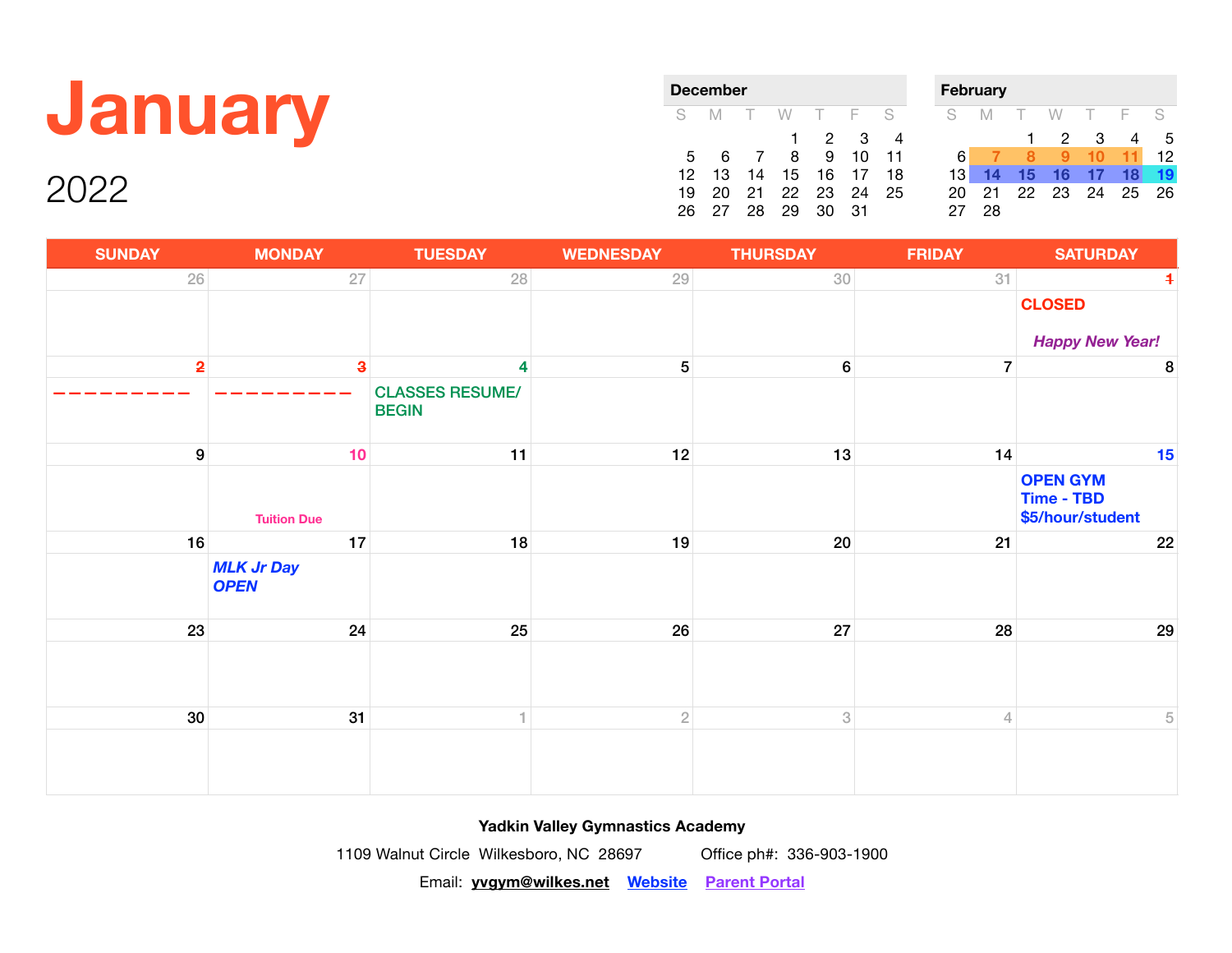## **February**

2022

| <b>January</b> |    |    |                 |        |     |    |  |  |  |  |
|----------------|----|----|-----------------|--------|-----|----|--|--|--|--|
| S              | -M | Т. | <b>W</b>        | $\top$ | - F | S  |  |  |  |  |
|                |    |    |                 |        |     |    |  |  |  |  |
| 2              | З  | 4  | $5\overline{5}$ | 6      | -7  | 8  |  |  |  |  |
| 9              | 10 | 11 | 12              | 13     | 14  | 15 |  |  |  |  |
| 16             | 17 | 18 | 19              | 20     | 21  | 22 |  |  |  |  |
| 23             | 24 | 25 | 26              | 27     | -28 | 29 |  |  |  |  |
|                | 31 |    |                 |        |     |    |  |  |  |  |

| <b>March</b> |    |    |    |    |    |    |  |  |  |  |
|--------------|----|----|----|----|----|----|--|--|--|--|
| S            | M  | T. | W  | T  | E  | S  |  |  |  |  |
|              |    |    | 2  | З  |    | 5  |  |  |  |  |
| 6            |    | 8  | 9  | 10 | 11 | 12 |  |  |  |  |
| 13           | 14 | 15 | 16 | 17 | 18 |    |  |  |  |  |
| 20           | 21 | 22 | 23 | 24 | 25 | 26 |  |  |  |  |
| 27           | 28 | 29 | 30 | 31 |    |    |  |  |  |  |

| <b>SUNDAY</b>    | <b>MONDAY</b>                             | <b>TUESDAY</b> | <b>WEDNESDAY</b> | <b>THURSDAY</b>    | <b>FRIDAY</b>  | <b>SATURDAY</b>                                   |
|------------------|-------------------------------------------|----------------|------------------|--------------------|----------------|---------------------------------------------------|
| 30 <sup>°</sup>  | 31                                        | 1              | $\mathbf{2}$     | $\boldsymbol{3}$   | $\overline{4}$ | 5                                                 |
|                  |                                           |                |                  |                    |                |                                                   |
| $6 \overline{6}$ |                                           | 8              | $\boldsymbol{9}$ | 10                 | 11             | 12                                                |
|                  | <b>EVALUATIONS</b>                        |                |                  |                    |                |                                                   |
|                  |                                           |                |                  | <b>Tuition Due</b> |                |                                                   |
| 13               | 14                                        | 15             | 16               | 17                 | 18             | 19                                                |
|                  | <b>FUN WEEK</b><br><b>Valentine's Day</b> |                |                  |                    |                | <b>OPEN GYM</b><br>Time - TBD<br>\$5/hour/student |
| 20               | 21                                        | 22             | 23               | 24                 | 25             | 26                                                |
|                  | <b>President's Day</b><br><b>OPEN</b>     |                |                  |                    |                |                                                   |
| 27               | 28                                        | 4.             | $\overline{2}$   | 3                  | $\overline{4}$ | $\sqrt{5}$                                        |
|                  |                                           |                |                  |                    |                |                                                   |

### **Yadkin Valley Gymnastics Academy**

1109 Walnut Circle Wilkesboro, NC 28697 Office ph#: 336-903-1900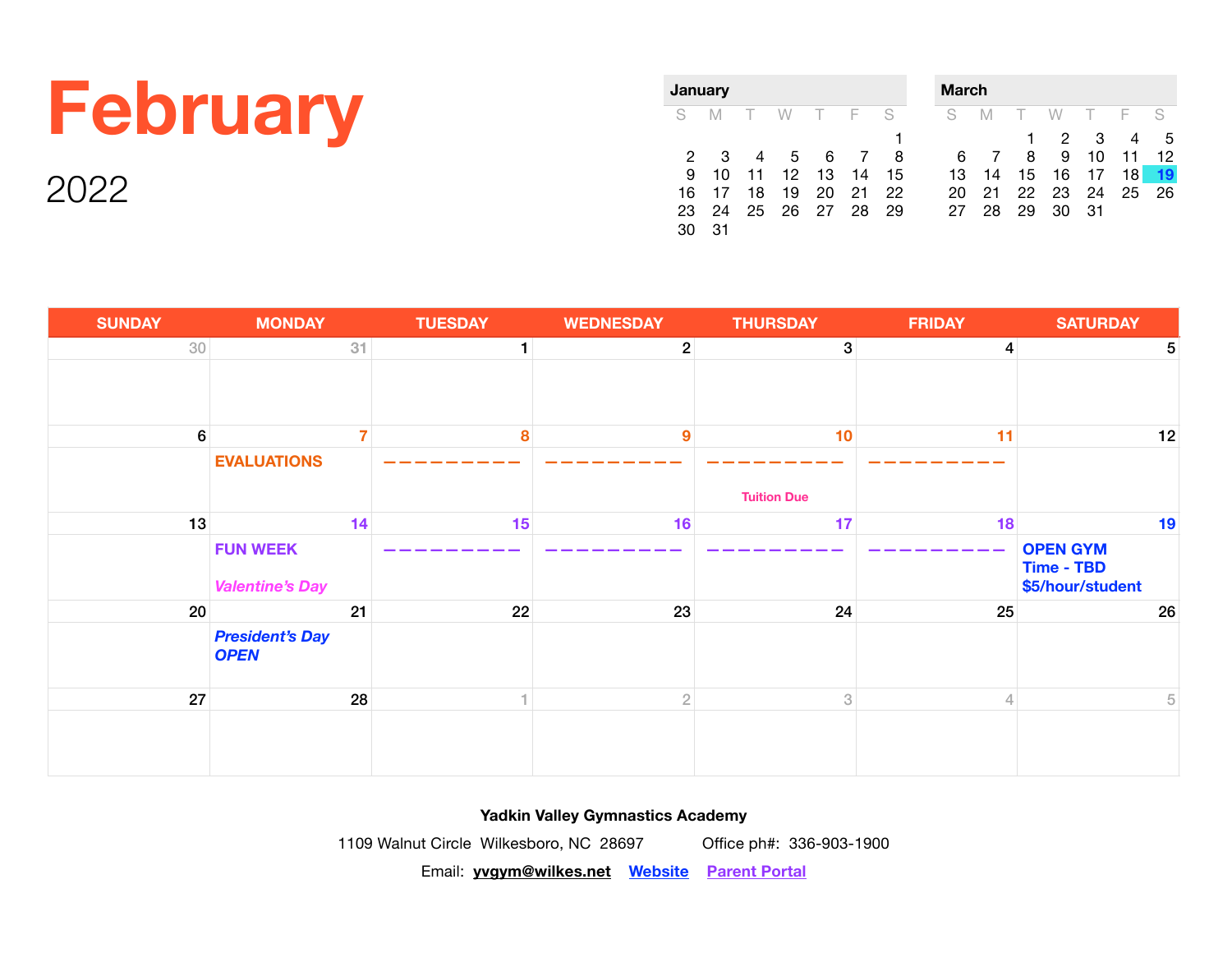## **March**

2022

| February |    |        |    |        |     |    |  |  |  |  |
|----------|----|--------|----|--------|-----|----|--|--|--|--|
| S        | M  | $\top$ | W  | $\top$ | - F | S  |  |  |  |  |
|          |    | 1      | 2  | З      |     | 5  |  |  |  |  |
| 6        |    | 8      | 9  | 10     | 11  | 12 |  |  |  |  |
| 13       | 14 | 15     | 16 | 17     | 18  | 19 |  |  |  |  |
| 20       | 21 | 22     | 23 | 24     | 25  | 26 |  |  |  |  |
|          | 28 |        |    |        |     |    |  |  |  |  |



| <b>SUNDAY</b>           | <b>MONDAY</b>  | <b>TUESDAY</b> | <b>WEDNESDAY</b> | <b>THURSDAY</b>          | <b>FRIDAY</b>  | <b>SATURDAY</b>                                   |
|-------------------------|----------------|----------------|------------------|--------------------------|----------------|---------------------------------------------------|
| 27                      | 28             | $\mathbf{1}$   | $\overline{2}$   | 3                        | $\overline{4}$ | $\sqrt{5}$                                        |
|                         |                |                |                  |                          |                |                                                   |
| $6\phantom{.}6$         | 7 <sup>1</sup> | 8              | $\boldsymbol{9}$ | 10                       | 11             | 12                                                |
|                         |                |                |                  | <b>Tuition Due</b>       |                |                                                   |
| 13                      | 14             | 15             | 16               | 17                       | 18             | 19                                                |
| <b>Daylight Savings</b> |                |                |                  | <b>St. Patrick's Day</b> |                | <b>OPEN GYM</b><br>Time - TBD<br>\$5/hour/student |
| 20                      | 21             | 22             | 23               | 24                       | 25             | 26                                                |
|                         |                |                |                  |                          |                |                                                   |
| 27                      | 28             | 29             | 30 <sup>°</sup>  | 31                       | $\mathcal{A}$  | $\overline{2}$                                    |
|                         |                |                |                  |                          |                |                                                   |

**Yadkin Valley Gymnastics Academy** 

1109 Walnut Circle Wilkesboro, NC 28697 Office ph#: 336-903-1900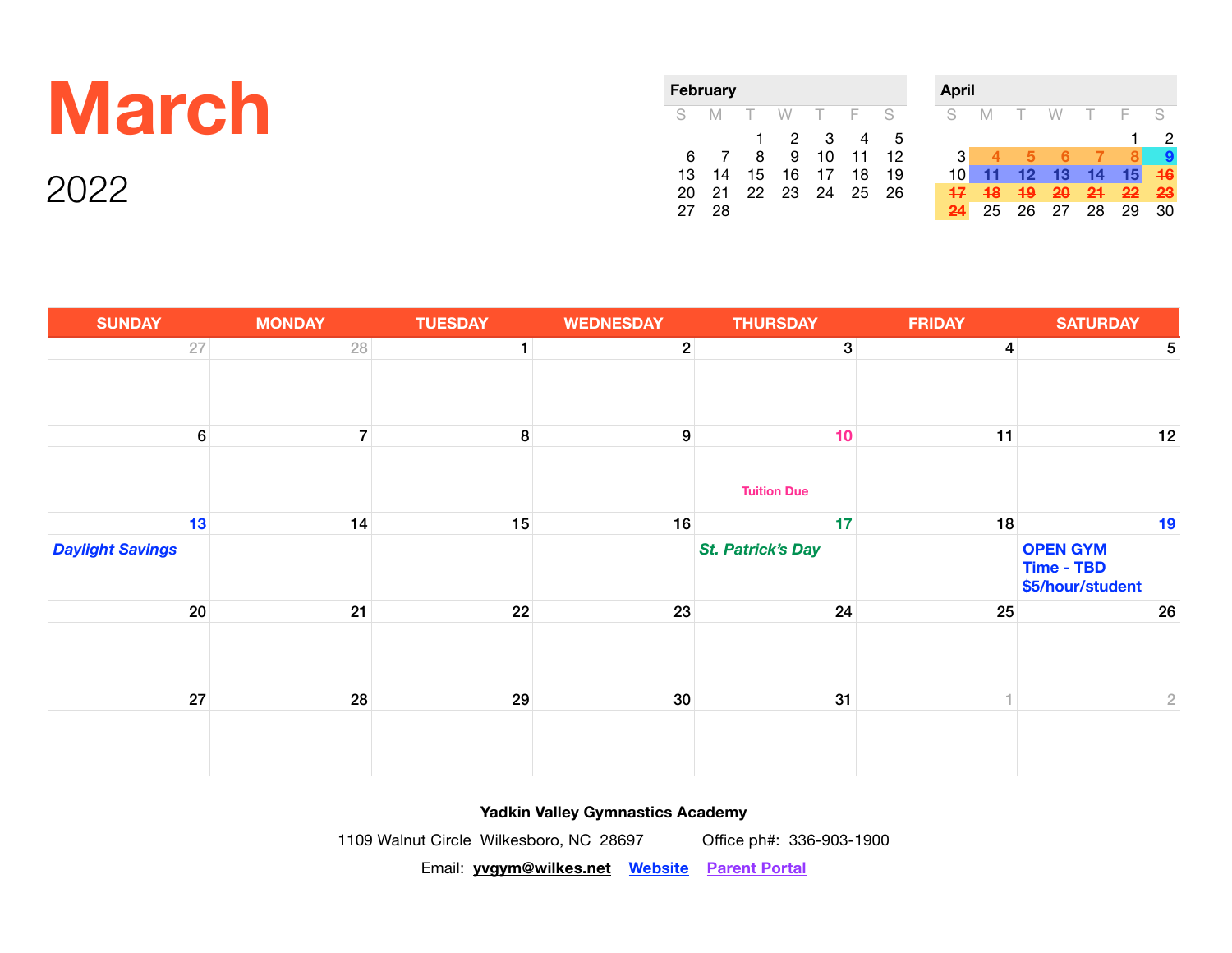| <b>April</b> |  |
|--------------|--|
| 2022         |  |

| <b>March</b> |    |              |          |        |      |    |  |  |  |  |
|--------------|----|--------------|----------|--------|------|----|--|--|--|--|
| S            | M  | $\top$       | W        | $\top$ | $-$  | S  |  |  |  |  |
|              |    | $\mathbf{1}$ | 2        | 3      | 4    | 5  |  |  |  |  |
| 6            | -7 | 8            | 9        | 10     | 11   | 12 |  |  |  |  |
| 13           | 14 | 15           | 16       | 17     | 18   | 19 |  |  |  |  |
| 20           | 21 |              | 22 23 24 |        | - 25 | 26 |  |  |  |  |
| 27           | 28 | 29           | 30       | 31     |      |    |  |  |  |  |

| <b>May</b> |    |    |    |    |    |    |
|------------|----|----|----|----|----|----|
| S          | M  |    | W  |    | F  | S  |
| 1          | 2  | 3  |    | 5  | 6  |    |
| 8          | 9  | 10 | 11 | 12 | 13 | 14 |
| 15         | 16 | 17 | 18 | 19 | 20 | 21 |
| 22         | 23 | 24 | 25 | 26 | 27 | 28 |
| 29         | 30 | 31 | n  | 2  | 3  | 4  |
| 5          |    |    |    |    |    |    |

| <b>SUNDAY</b>      | <b>MONDAY</b>      | <b>TUESDAY</b> | <b>WEDNESDAY</b> | <b>THURSDAY</b> | <b>FRIDAY</b>           | <b>SATURDAY</b>                                   |                |
|--------------------|--------------------|----------------|------------------|-----------------|-------------------------|---------------------------------------------------|----------------|
| 27                 | 28                 | 29             | 30               | 31              | 1                       |                                                   | $\overline{c}$ |
|                    |                    |                |                  |                 |                         |                                                   |                |
|                    |                    |                |                  |                 |                         |                                                   |                |
| $\boldsymbol{3}$   | 4                  | $5\phantom{1}$ | $6\phantom{a}$   | 7               | 8                       |                                                   | 9              |
|                    | <b>EVALUATIONS</b> |                |                  |                 |                         | <b>OPEN GYM</b><br>Time - TBD<br>\$5/hour/student |                |
| 10                 | 11                 | 12             | 13               | 14              | 15                      | 46                                                |                |
|                    | <b>FUN WEEK</b>    |                |                  |                 |                         | <b>CLOSED</b>                                     |                |
| <b>Tuition Due</b> |                    |                |                  |                 | <b>Good Friday OPEN</b> |                                                   |                |
| 47                 | 48                 | 49             | 20               | 24              | 22                      | 23                                                |                |
|                    |                    |                |                  |                 |                         |                                                   |                |
| <b>EASTER</b>      |                    |                |                  |                 |                         |                                                   |                |
| 24                 | 25                 | 26             | 27               | 28              | 29                      | 30                                                |                |
|                    |                    |                |                  |                 |                         |                                                   |                |

**Yadkin Valley Gymnastics Academy** 

1109 Walnut Circle Wilkesboro, NC 28697 Office ph#: 336-903-1900